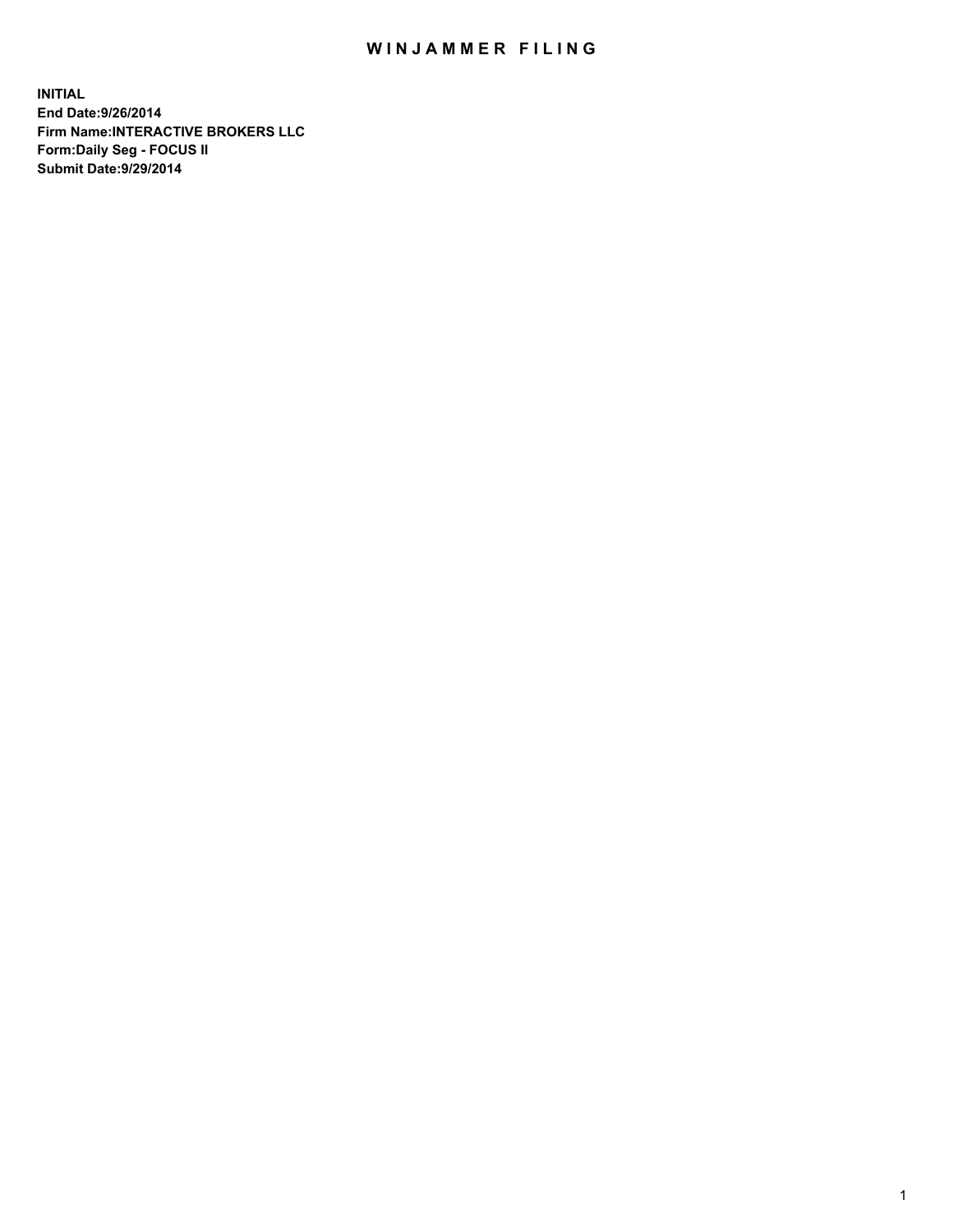## **INITIAL End Date:9/26/2014 Firm Name:INTERACTIVE BROKERS LLC Form:Daily Seg - FOCUS II Submit Date:9/29/2014 Daily Segregation - Cover Page**

| Name of Company                                                                   | <b>INTERACTIVE BROKERS LLC</b>                     |
|-----------------------------------------------------------------------------------|----------------------------------------------------|
| <b>Contact Name</b>                                                               | <b>Michael Ellman</b>                              |
| <b>Contact Phone Number</b>                                                       | 203-422-8926                                       |
| <b>Contact Email Address</b>                                                      | mellman@interactivebrokers.co                      |
|                                                                                   | $\underline{\mathbf{m}}$                           |
| FCM's Customer Segregated Funds Residual Interest Target (choose one):            |                                                    |
| a. Minimum dollar amount: ; or                                                    | $\overline{\mathbf{0}}$                            |
| b. Minimum percentage of customer segregated funds required:% ; or                | 0                                                  |
| c. Dollar amount range between: and; or                                           | 155,000,000 245,000,000                            |
| d. Percentage range of customer segregated funds required between:% and%.         | 00                                                 |
| FCM's Customer Secured Amount Funds Residual Interest Target (choose one):        |                                                    |
| a. Minimum dollar amount: ; or                                                    | $\overline{\mathbf{0}}$                            |
| b. Minimum percentage of customer secured funds required:% ; or                   | 0                                                  |
| c. Dollar amount range between: and; or                                           | 80,000,000 120,000,000                             |
| d. Percentage range of customer secured funds required between:% and%.            | 00                                                 |
| FCM's Cleared Swaps Customer Collateral Residual Interest Target (choose one):    |                                                    |
| a. Minimum dollar amount: ; or                                                    |                                                    |
| b. Minimum percentage of cleared swaps customer collateral required:% ; or        | $\overline{\mathbf{0}}$<br>$\overline{\mathbf{0}}$ |
| c. Dollar amount range between: and; or                                           | 0 <sub>0</sub>                                     |
| d. Percentage range of cleared swaps customer collateral required between:% and%. | 0 <sub>0</sub>                                     |
|                                                                                   |                                                    |
| Current ANC:on                                                                    | 2,475,667,585 26-SEP-2014                          |
| <b>Broker Dealer Minimum</b>                                                      | 364,256,807                                        |
| Debit/Deficit - CustomersCurrent AmountGross Amount                               |                                                    |
| Domestic Debit/Deficit                                                            | 2,912,815                                          |
| Foreign Debit/Deficit                                                             | 2,255,114 0                                        |
| Debit/Deficit - Non CustomersCurrent AmountGross Amount                           |                                                    |
| Domestic Debit/Deficit                                                            | 0 <sub>0</sub>                                     |
| Foreign Debit/Deficit                                                             | 0 <sub>0</sub>                                     |
| Proprietary Profit/Loss                                                           |                                                    |
| Domestic Profit/Loss                                                              | $\overline{\mathbf{0}}$                            |
| Foreign Profit/Loss                                                               | $\underline{\mathbf{0}}$                           |
| Proprietary Open Trade Equity                                                     |                                                    |
| Domestic OTE                                                                      | <u>0</u>                                           |
| Foreign OTE                                                                       | <u>0</u>                                           |
| <b>SPAN</b>                                                                       |                                                    |
| <b>Customer SPAN Calculation</b>                                                  | 1,133,046,661                                      |
| Non-Customer SPAN Calcualation                                                    | 17,362,049                                         |
| Proprietary Capital Charges                                                       | <u>0</u>                                           |
| Minimum Dollar Amount Requirement                                                 | 20,000,000 [7465]                                  |
| Other NFA Dollar Amount Requirement                                               | 21,744,697 [7475]                                  |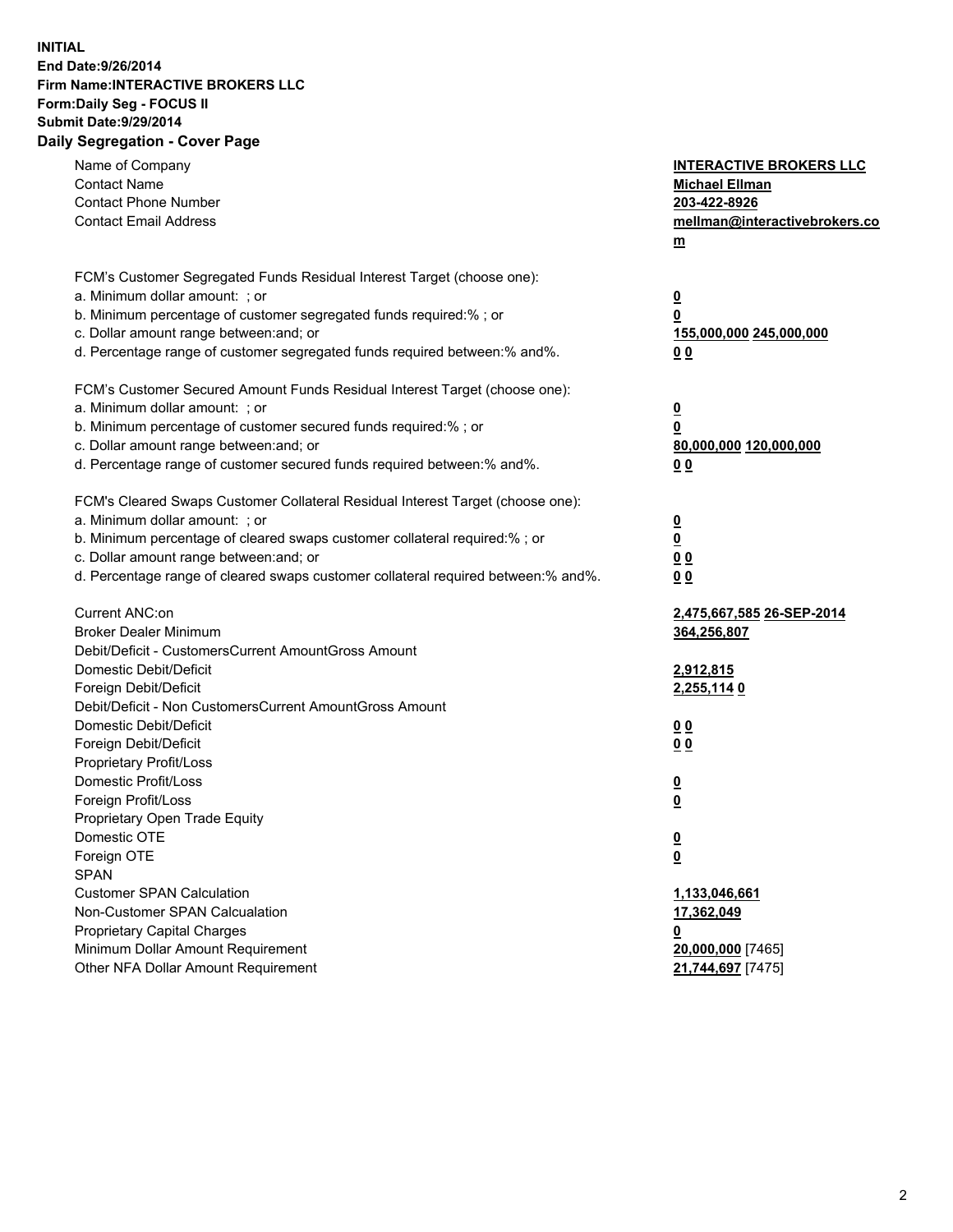## **INITIAL End Date:9/26/2014 Firm Name:INTERACTIVE BROKERS LLC Form:Daily Seg - FOCUS II Submit Date:9/29/2014 Daily Segregation - Secured Amounts**

|     | Foreign Futures and Foreign Options Secured Amounts                                                        |                                                       |
|-----|------------------------------------------------------------------------------------------------------------|-------------------------------------------------------|
|     | Amount required to be set aside pursuant to law, rule or regulation of a foreign                           | $0$ [7305]                                            |
|     | government or a rule of a self-regulatory organization authorized thereunder                               |                                                       |
| 1.  | Net ledger balance - Foreign Futures and Foreign Option Trading - All Customers                            |                                                       |
|     | A. Cash                                                                                                    | 312,832,096 [7315]                                    |
|     | B. Securities (at market)                                                                                  | $0$ [7317]                                            |
| 2.  | Net unrealized profit (loss) in open futures contracts traded on a foreign board of trade                  | <u>-1,672,426</u> [7325]                              |
| 3.  | Exchange traded options                                                                                    |                                                       |
|     | a. Market value of open option contracts purchased on a foreign board of trade                             | 74,777 [7335]                                         |
|     | b. Market value of open contracts granted (sold) on a foreign board of trade                               | -603,873 [7337]                                       |
| 4.  | Net equity (deficit) (add lines 1.2. and 3.)                                                               | 310,630,574 [7345]                                    |
| 5.  | Account liquidating to a deficit and account with a debit balances - gross amount                          | 2,255,114 [7351]                                      |
|     | Less: amount offset by customer owned securities                                                           | 0 [7352] 2,255,114 [7354]                             |
| 6.  | Amount required to be set aside as the secured amount - Net Liquidating Equity                             | 312,885,688 [7355]                                    |
|     | Method (add lines 4 and 5)                                                                                 |                                                       |
| 7.  | Greater of amount required to be set aside pursuant to foreign jurisdiction (above) or line                | 312,885,688 [7360]                                    |
|     | 6.                                                                                                         |                                                       |
|     | FUNDS DEPOSITED IN SEPARATE REGULATION 30.7 ACCOUNTS                                                       |                                                       |
| 1.  | Cash in banks                                                                                              |                                                       |
|     | A. Banks located in the United States                                                                      | 342,127,092 [7500]                                    |
|     | B. Other banks qualified under Regulation 30.7                                                             | 0 [7520] 342,127,092 [7530]                           |
| 2.  | Securities                                                                                                 |                                                       |
|     | A. In safekeeping with banks located in the United States                                                  | $Q$ [7540]                                            |
|     | B. In safekeeping with other banks qualified under Regulation 30.7                                         | 0 [7560] 0 [7570]                                     |
| 3.  | Equities with registered futures commission merchants                                                      |                                                       |
|     | A. Cash                                                                                                    | $0$ [7580]                                            |
|     | <b>B.</b> Securities                                                                                       | $0$ [7590]                                            |
|     | C. Unrealized gain (loss) on open futures contracts                                                        | $0$ [7600]                                            |
|     | D. Value of long option contracts                                                                          | $0$ [7610]                                            |
|     | E. Value of short option contracts                                                                         |                                                       |
| 4.  |                                                                                                            | 0 [7615] 0 [7620]                                     |
|     | Amounts held by clearing organizations of foreign boards of trade<br>A. Cash                               |                                                       |
|     |                                                                                                            | $0$ [7640]                                            |
|     | <b>B.</b> Securities                                                                                       | $0$ [7650]                                            |
|     | C. Amount due to (from) clearing organization - daily variation                                            | $0$ [7660]                                            |
|     | D. Value of long option contracts                                                                          | $0$ [7670]                                            |
|     | E. Value of short option contracts                                                                         | 0 [7675] 0 [7680]                                     |
| 5.  | Amounts held by members of foreign boards of trade                                                         |                                                       |
|     | A. Cash                                                                                                    | 74,906,173 [7700]                                     |
|     | <b>B.</b> Securities                                                                                       | $0$ [7710]                                            |
|     | C. Unrealized gain (loss) on open futures contracts                                                        | 2,730,447 [7720]                                      |
|     | D. Value of long option contracts                                                                          | 74,772 [7730]                                         |
|     | E. Value of short option contracts                                                                         | <mark>-603,840</mark> [7735] <b>77,107,552</b> [7740] |
| 6.  | Amounts with other depositories designated by a foreign board of trade                                     | $0$ [7760]                                            |
| 7.  | Segregated funds on hand                                                                                   | $0$ [7765]                                            |
| 8.  | Total funds in separate section 30.7 accounts                                                              | 419,234,644 [7770]                                    |
| 9.  | Excess (deficiency) Set Aside for Secured Amount (subtract line 7 Secured Statement<br>Page 1 from Line 8) | 106,348,956 [7380]                                    |
| 10. | Management Target Amount for Excess funds in separate section 30.7 accounts                                | 80,000,000 [7780]                                     |
| 11. | Excess (deficiency) funds in separate 30.7 accounts over (under) Management Target                         | 26,348,956 [7785]                                     |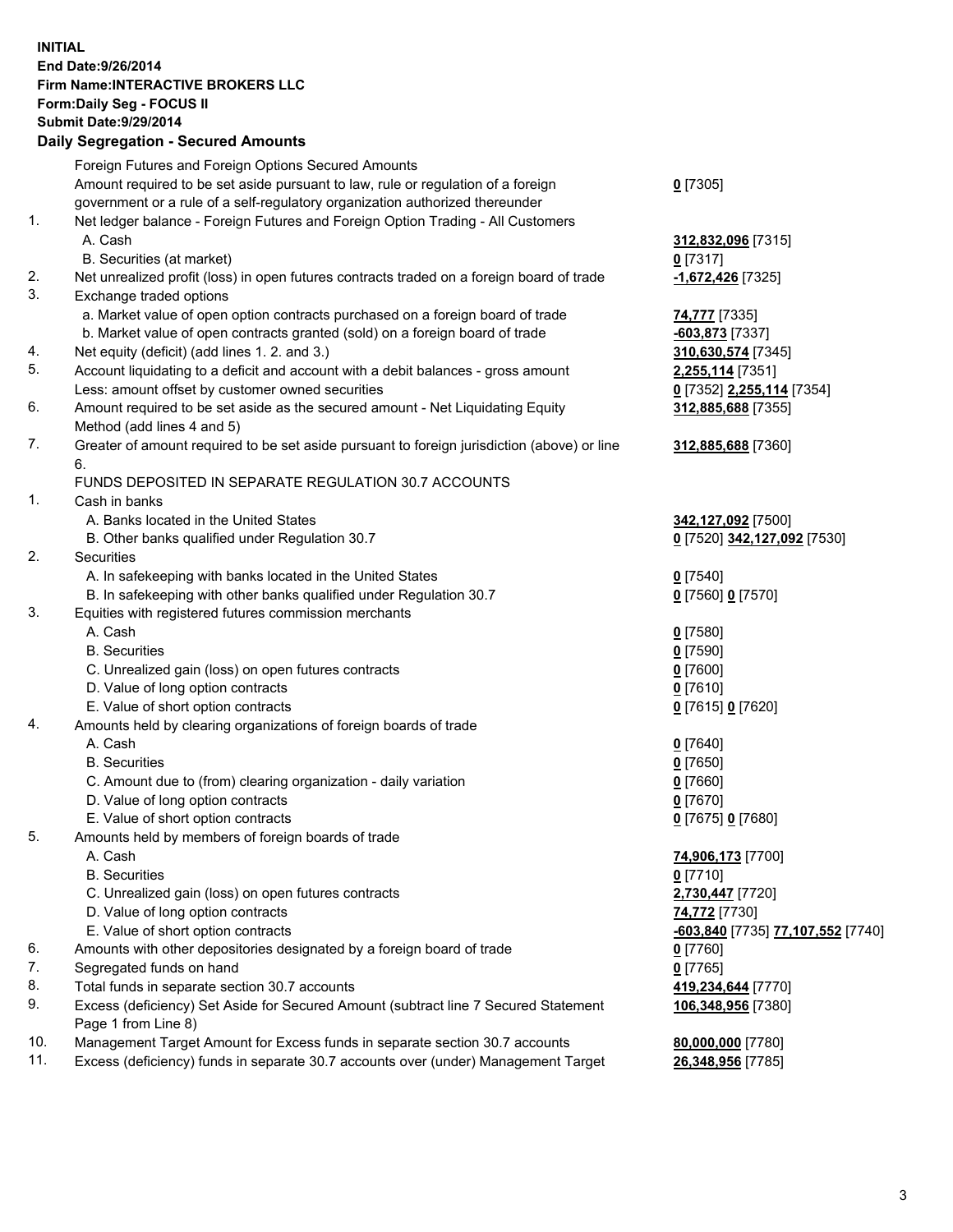**INITIAL End Date:9/26/2014 Firm Name:INTERACTIVE BROKERS LLC Form:Daily Seg - FOCUS II Submit Date:9/29/2014 Daily Segregation - Segregation Statement** SEGREGATION REQUIREMENTS(Section 4d(2) of the CEAct) 1. Net ledger balance A. Cash **2,371,037,341** [7010] B. Securities (at market) **0** [7020] 2. Net unrealized profit (loss) in open futures contracts traded on a contract market **19,478,800** [7030] 3. Exchange traded options A. Add market value of open option contracts purchased on a contract market **147,614,608** [7032] B. Deduct market value of open option contracts granted (sold) on a contract market **-191,636,911** [7033] 4. Net equity (deficit) (add lines 1, 2 and 3) **2,346,493,838** [7040] 5. Accounts liquidating to a deficit and accounts with debit balances - gross amount **2,912,815** [7045] Less: amount offset by customer securities **0** [7047] **2,912,815** [7050] 6. Amount required to be segregated (add lines 4 and 5) **2,349,406,653** [7060] FUNDS IN SEGREGATED ACCOUNTS 7. Deposited in segregated funds bank accounts A. Cash **410,208,878** [7070] B. Securities representing investments of customers' funds (at market) **1,107,092,240** [7080] C. Securities held for particular customers or option customers in lieu of cash (at market) **0** [7090] 8. Margins on deposit with derivatives clearing organizations of contract markets A. Cash **10,708,343** [7100] B. Securities representing investments of customers' funds (at market) **113,524,374** [7110] C. Securities held for particular customers or option customers in lieu of cash (at market) **0** [7120] 9. Net settlement from (to) derivatives clearing organizations of contract markets **2,041,896** [7130] 10. Exchange traded options A. Value of open long option contracts **1,719,725** [7132] B. Value of open short option contracts **-3,868,445** [7133] 11. Net equities with other FCMs A. Net liquidating equity **-30,962,010** [7140] B. Securities representing investments of customers' funds (at market) **959,984,359** [7160] C. Securities held for particular customers or option customers in lieu of cash (at market) **0** [7170] 12. Segregated funds on hand **0** [7150] 13. Total amount in segregation (add lines 7 through 12) **2,570,449,360** [7180] 14. Excess (deficiency) funds in segregation (subtract line 6 from line 13) **221,042,707** [7190] 15. Management Target Amount for Excess funds in segregation **155,000,000** [7194]

16. Excess (deficiency) funds in segregation over (under) Management Target Amount Excess

**66,042,707** [7198]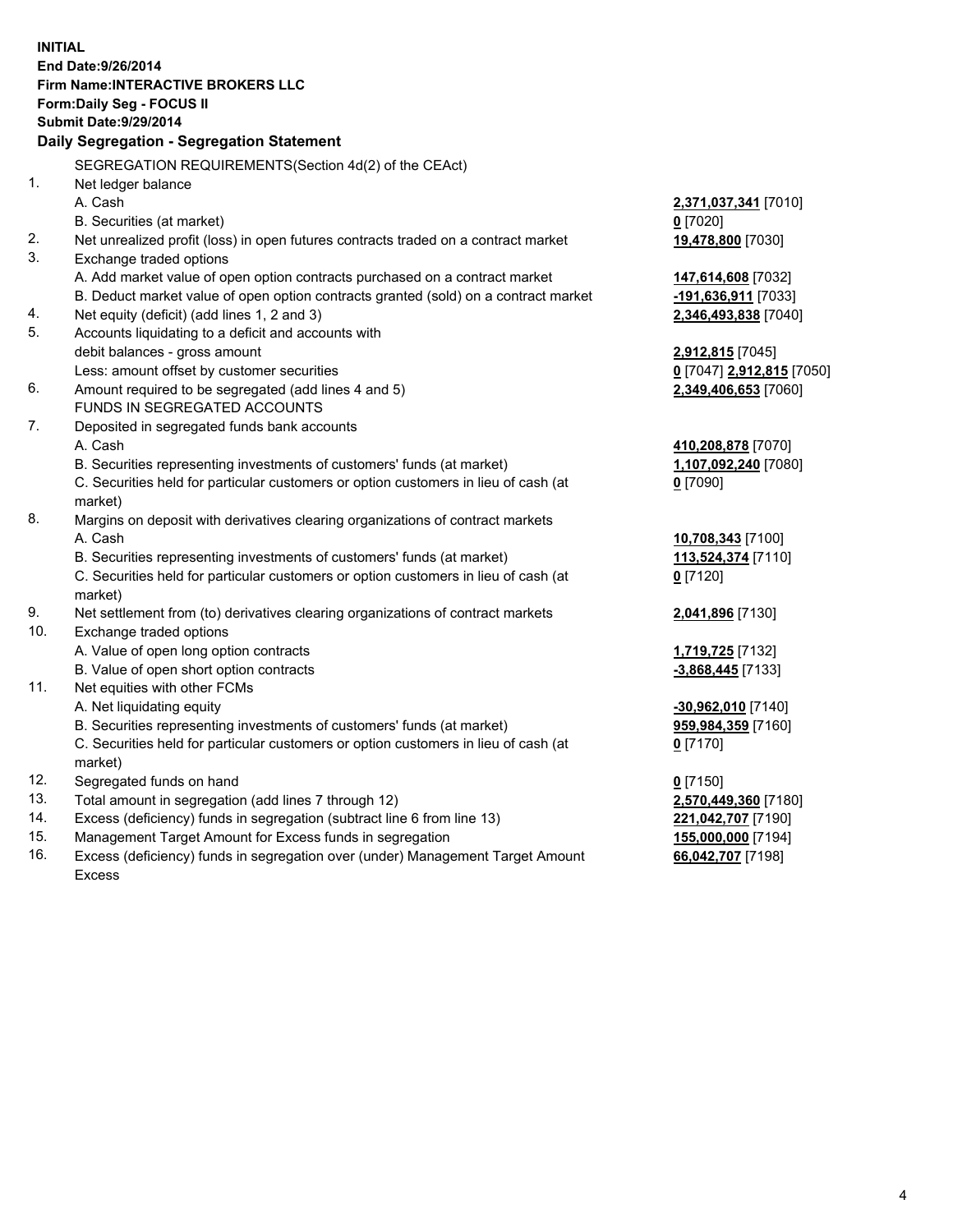## **INITIAL End Date:9/26/2014 Firm Name:INTERACTIVE BROKERS LLC Form:Daily Seg - FOCUS II Submit Date:9/29/2014 Daily Segregation - Supplemental**

| $\blacksquare$           | Total gross margin deficiencies - Segregated Funds Origin                                                                        | 255,310 [9100] |
|--------------------------|----------------------------------------------------------------------------------------------------------------------------------|----------------|
| $\blacksquare$           | Total gross margin deficiencies - Secured Funds Origin                                                                           | 3,884 [9101]   |
| $\blacksquare$           | Total gross margin deficiencies - Cleared Swaps Customer Collateral Funds Origin                                                 | $0$ [9102]     |
| $\blacksquare$           | Total gross margin deficiencies - Noncustomer and Proprietary Accounts Origin                                                    | $0$ [9103]     |
| $\blacksquare$           | Total number of accounts contributing to total gross margin deficiencies - Segregated<br>Funds Origin                            | 4 [9104]       |
| $\blacksquare$           | Total number of accounts contributing to total gross margin deficiencies - Secured<br><b>Funds Origin</b>                        | 1 [9105]       |
| $\overline{\phantom{a}}$ | Total number of accounts contributing to the total gross margin deficiencies - Cleared<br>Swaps Customer Collateral Funds Origin | $0$ [9106]     |
| -                        | Total number of accounts contributing to the total gross margin deficiencies -<br>Noncustomer and Proprietary Accounts Origin    | $0$ [9107]     |
| $\blacksquare$           | Upload a copy of the firm's daily margin report the FCM uses to issue margin calls<br>which corresponds with the reporting date. |                |

09.26.2014 Commodity Margin Deficiency Report.xls